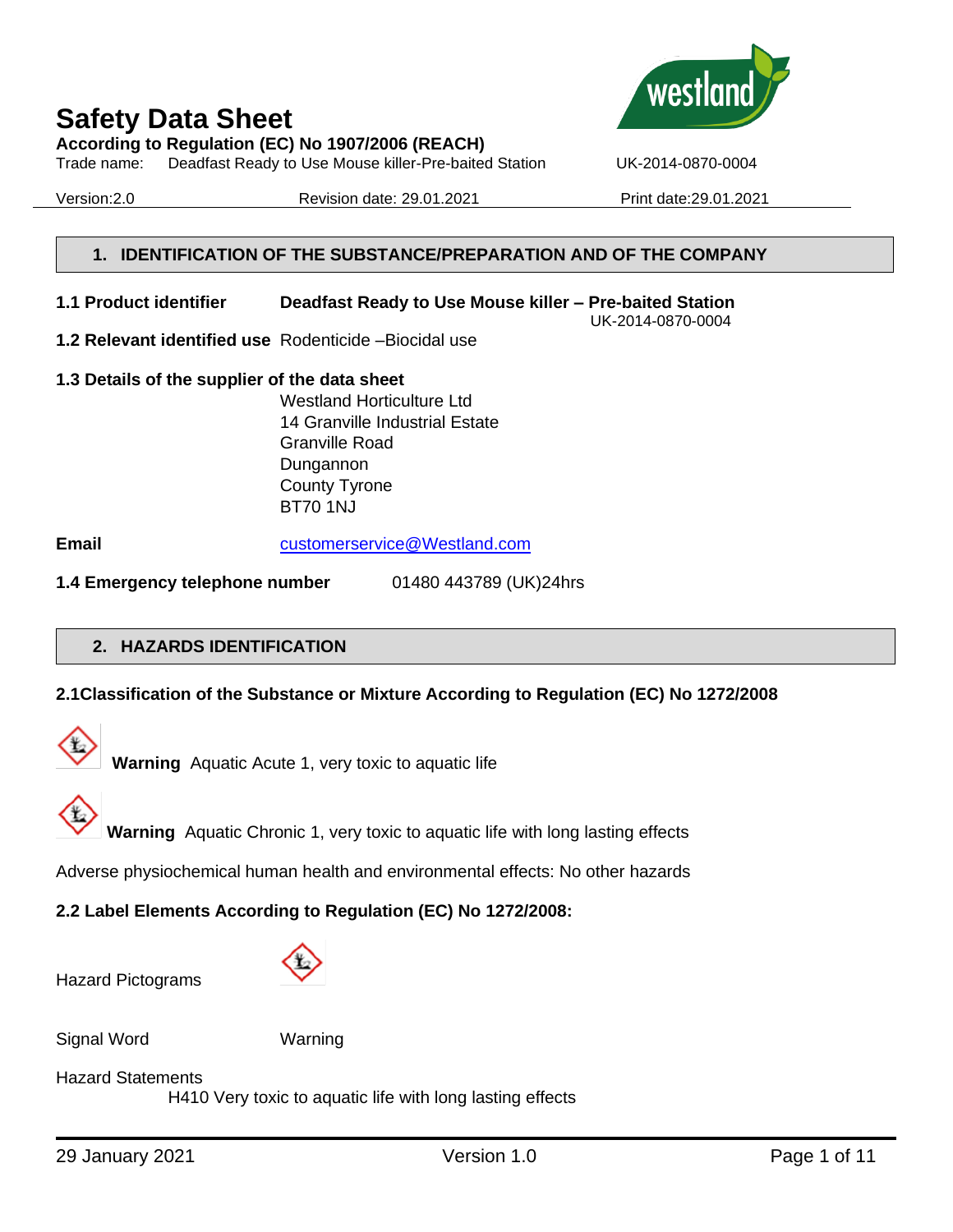**According to Regulation (EC) No 1907/2006 (REACH)**

Trade name: Deadfast Ready to Use Mouse killer-Pre-baited Station UK-2014-0870-0004

Version:2.0 Revision date: 29.01.2021 Print date:29.01.2021

Precautionary Statements

- P101 If medical advice is needed, have product container or label at hand
- P102 Keep out of the reach of children
- P103 Read label before use
- P273 Avoid release to the environment
- P391 Collect spillage
- P501 Dispose of contents/container according to local regulations

Special provisions : none

### **2.3 Other hazards**

vPvB Substances : None –PBT Substances: None Other hazards; none

## **3. COMPOSITION/INFORMATION ON INGREDIENTS**

### **3.1 Substances: N/A**

## **3.2 Description**

### **Hazardous Ingredients**

| Ingredient                         | <b>Identifiers</b>               | <b>Concentration</b><br>$%$ W/W | Warning<br><b>Symbols</b> | <b>Regulation (EC) No 1272/2008</b><br>(CLP)                                                                                      |
|------------------------------------|----------------------------------|---------------------------------|---------------------------|-----------------------------------------------------------------------------------------------------------------------------------|
| Chloralose<br>(technical<br>grade) | CAS: 15879-93-3<br>EC: 240-016-7 | 0.004%                          | $\mathbf{H}$              | Acute Tox. 3 (Oral), H301<br>Acute Tox. 4 (Inhalation) H332<br>STOT SE 3, H336<br>Aquatic Acute 1 H400<br>Aquatic Chronic 1, H410 |

For the full text of the H Statements mentioned in this section, see section 16.

## **4. FIRST AID MEASURES**

**4.1 General Information:** In all cases of suspected exposure, medical assistance should be sought immediately. Have the product container, label or Material Safety Data Sheet with you when calling a poison control center or doctor, or going for treatment. See antidotal therapy below. Note that poisoning symptoms may develop over the course of several days

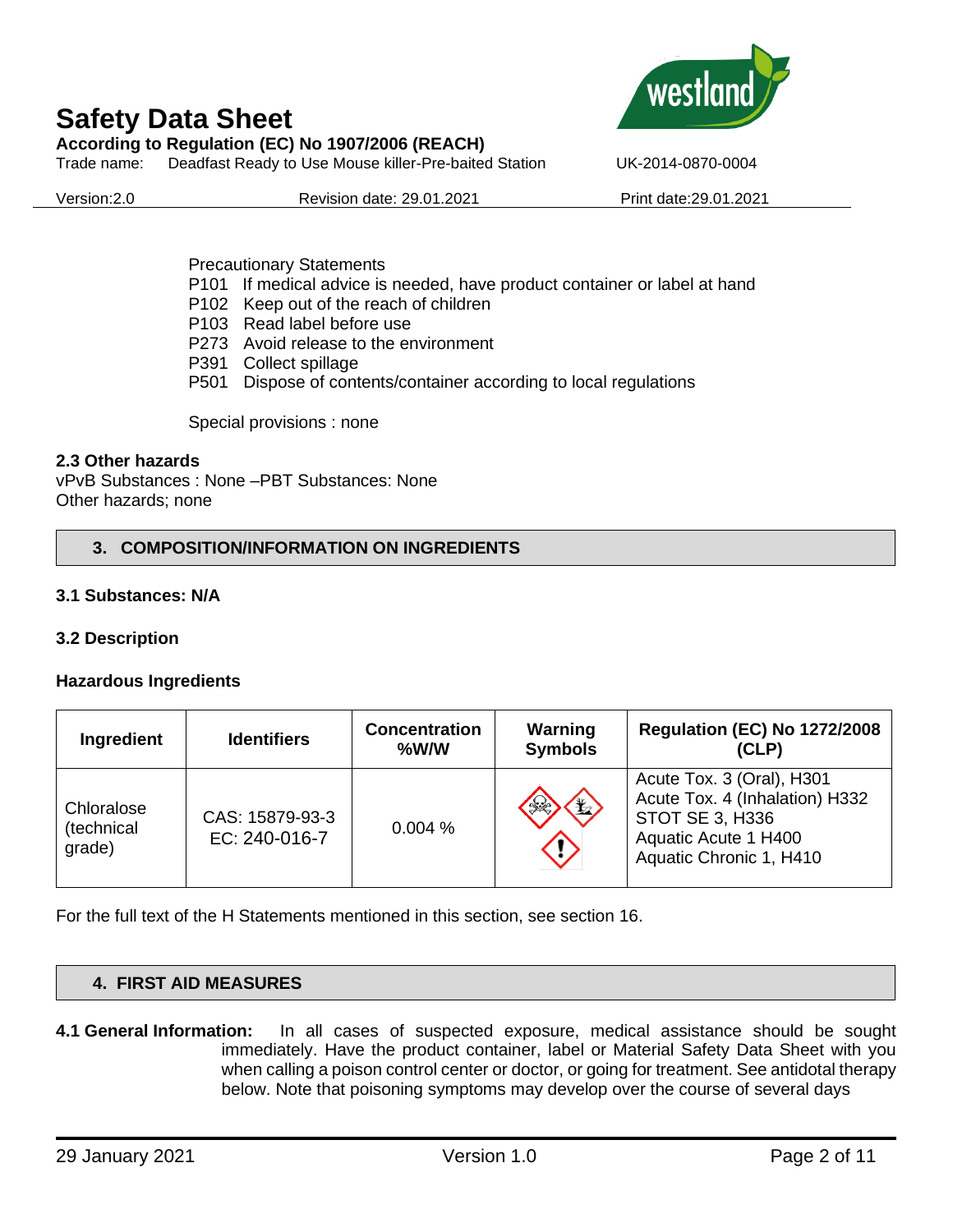

Trade name: Deadfast Ready to Use Mouse killer-Pre-baited Station UK-2014-0870-0004



| Version: 2.0         | Revision date: 29.01.2021                                                                                                                                                                                                                                                                                                | Print date: 29.01.2021 |
|----------------------|--------------------------------------------------------------------------------------------------------------------------------------------------------------------------------------------------------------------------------------------------------------------------------------------------------------------------|------------------------|
| Inhalation:          | The preparation is a non dusty bait. Inhalation is not likely.<br>Inhalation is not applicable as route of exposure                                                                                                                                                                                                      |                        |
| <b>Skin Contact:</b> | Remove contaminated clothing. Wash contaminated skin with plenty of soap and water<br>If skin irritation or other symptoms appear, avoid further exposure and get medical<br>attention. Wash contaminated clothing before re-use                                                                                         |                        |
| <b>Eye Contact:</b>  | Rinse immediately with plenty of water, also under the eyelids, for at least 15 minutes<br>Remove contact lenses and continue flushing<br>Get medical attention if irritation/symptoms occurs                                                                                                                            |                        |
| Ingestion:           | If swallowed seek medical advice immediately. Wash out mouth with water; do not eat or<br>drink. Place victim in recovery position and protect from injury, sudden movements and<br>convulsions. Monitor breathing, and follow doctors' advice.<br>Do NOT induce vomiting unless directed to do so by medical personnel. |                        |
|                      | Note to doctor: The product contains a depressant and convulsant of the nervous system.<br>The bronchial congestion is fast. The treatment is symptomatic and there is no specific<br>antidote.                                                                                                                          |                        |

#### **4.2 Most Important symptoms and effects, both acute and delayed:**

Cardiac arrhythmias. Convulsions, In case of severe poisoning, central nervous system depression, hypotension, bradycardia and hypothermia may occur. Unconsciousness, diminished responsiveness, drowsiness, Inebriation

#### **4.3 Indication of any immediate medical attention and special treatment needed:**

Treatment: contains a rodenticide which is a depressant of the nervous system and a convulsant. Bronchial obstruction early. Treatment is symptomatic, there is no known antidote

#### **5. FIRE FIGHTING MEASURES**

#### **5.1 Extinguishing Media:**

Use water spray, alcohol-resistant foam, dry chemical or carbon dioxide. Foam or dry chemical are preferred to prevent excessive run off

#### **5.2 Special Hazards Arising From the Substance or Mixture:**

The mixture is not known to produce hazardous products of combustion Normal products of organic combustion will be released on combustion

#### **5.3 Advice for Fire Fighters:**

Wear full protective clothing and self-contained breathing apparatus.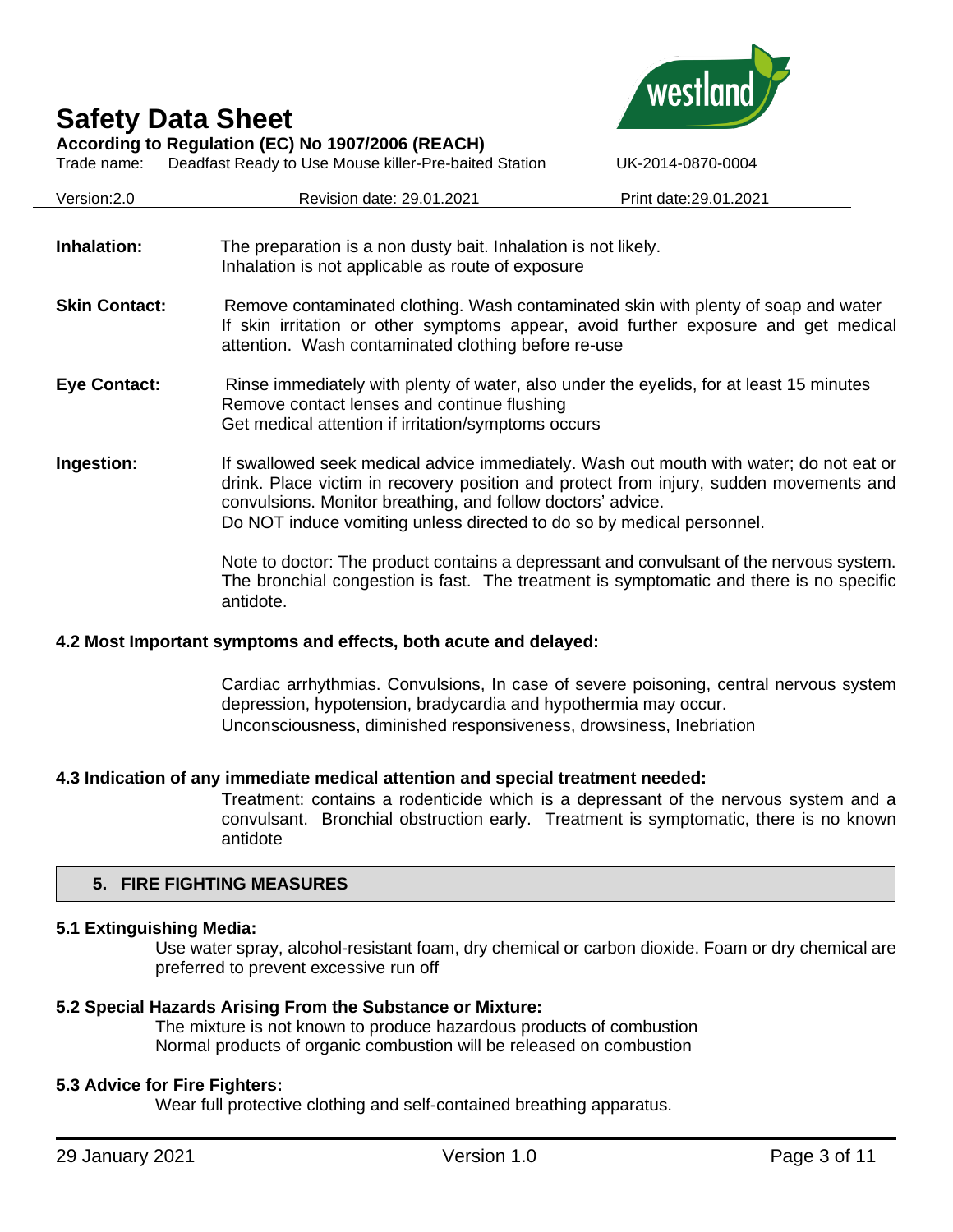**According to Regulation (EC) No 1907/2006 (REACH)**

Trade name: Deadfast Ready to Use Mouse killer-Pre-baited Station UK-2014-0870-0004



Version:2.0 Revision date: 29.01.2021 Print date:29.01.2021

#### **Other Information:**

Do not allow run-off from fire fighting to enter drains or water courses. Collect water separately.

### **6. ACCIDENTAL RELEASE MEASURES**

#### **6.1 Personal Precautions, Protective Equipment and Emergency Procedures:**

When dealing with spillage wear appropriate PPE (see section 8) When dealing with spillage do not eat, drink or smoke.

#### **6.2 Environmental Precautions:**

Do not allow to get into water courses, drains or onto the ground. If this product enters a water course or a sewer (including via contaminated soil and vegetation) in large quantities, contact local water authority and inform the Environmental Agency

#### **6.3 Methods and Materials for Containment and Cleaning Up:**

Collect grains using vacuum cleaner or carefully sweep into closed container for recovery and disposal

Clean contaminated area with water and detergent after removal

Avoid the entry of washings into drains or waterways

**Additional Advice:** If the product contaminates rivers and lakes or drains inform respective authorities.

#### **6.4 Reference to other sections**

See also Sections 8 and 13

### **7. HANDLING AND STORAGE**

#### **7.1 Precautions for safe handling**:

- Read the label before handling and use
- Avoid contact with skin, eyes and clothing
- Wash hand thoroughly after handling
- When using do not eat, drink or smoke

## **7.2 Conditions for safe storage including any incompatibilities**:

- Keep containers closed tightly in a dry, cool and well-ventilated place.
- Keep out of reach of children
- Keep away from food, drink and animal feeding stuffs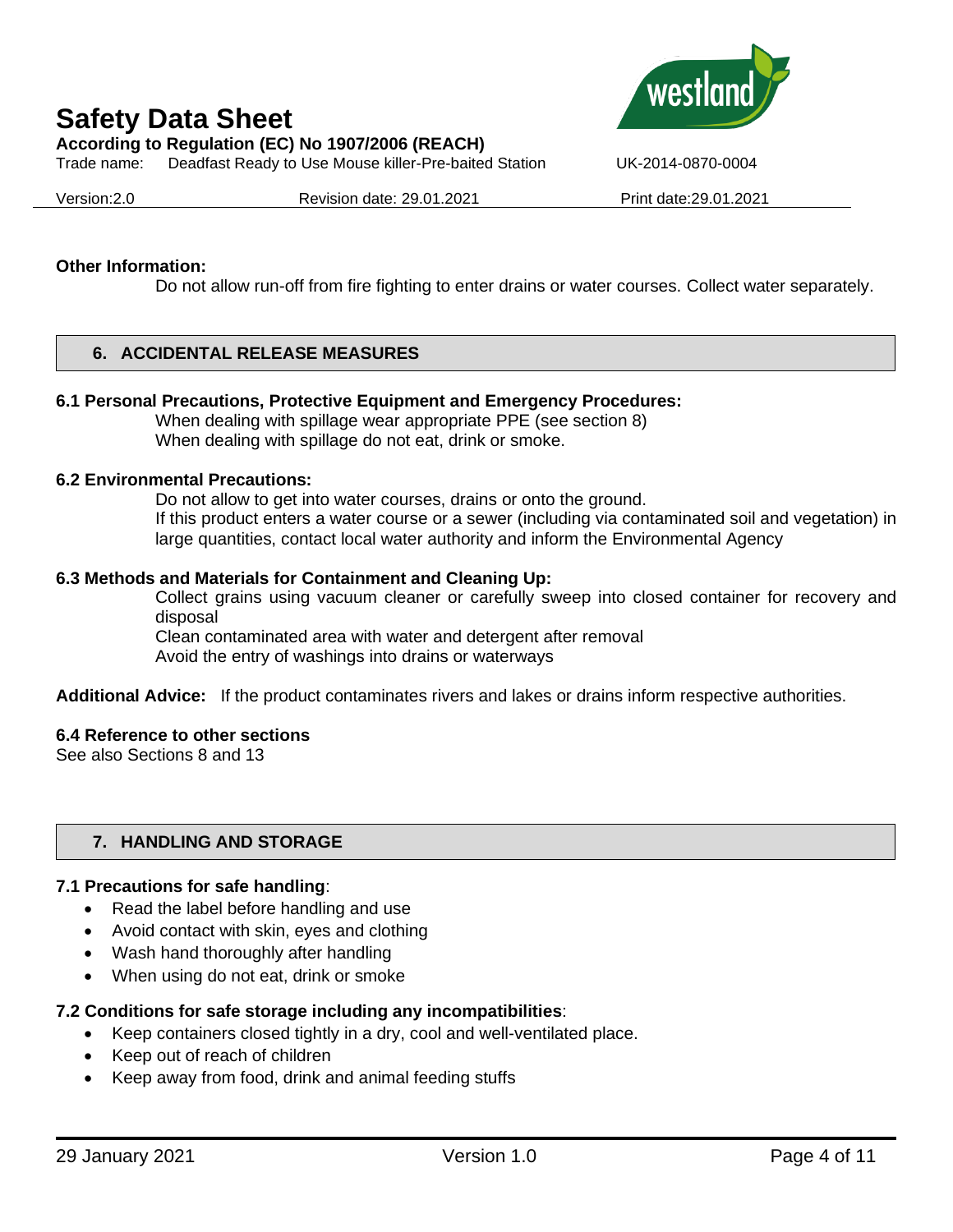**According to Regulation (EC) No 1907/2006 (REACH)**



Trade name: Deadfast Ready to Use Mouse killer-Pre-baited Station UK-2014-0870-0004

Version:2.0 Revision date: 29.01.2021 Print date:29.01.2021

### **7.3 Specific End Uses**:

Use only as a rodenticide as recommended on the label

### **8. EXPOSURE CONTROLS / PERSONAL PROTECTION**

8.1 Control Parameters: Contains no substances with occupational exposure limit values

#### **8.2 Exposure Controls**

- **Engineering controls:** Containment and/or segregation is the most reliable technical protection measure if exposure cannot be eliminated. The extent of these protection measures depends on the actual risks in use. Where necessary, seek additional occupational hygiene advice.
- **Protective Measures:** Although this product is not classified as dangerous, users should be made aware that the active substance may cause serious damage to health by prolonged exposure. The use of technical measures should always have priority over the use of personal protective equipment. When selecting personal protective equipment, seek appropriate professional advice
- **Respiratory Protection:** No special protective equipment required
- **Hand Protection:** Wear disposable latex gloves or similar. Care should be taken when removing and disposing of gloves to avoid hand contact and contamination. Wash hands immediately after using this product
- **Eye Protection:** Eye protection is not necessary if used according to instructions

**Skin and Body Protection:** Protective work clothing. Wash contaminated clothing before re-use

**Environmental Exposure Controls :** Steps should be taken to ensure that this product is not released accidentally into the environment in large quantities

#### **9. PHYSICAL AND CHEMICAL PROPERTIES**

#### **9.1 Information on basic physical and chemical properties**

**Appearance:** Black paste **Physical state:** Solid **Colour:** Black **Odour:** Light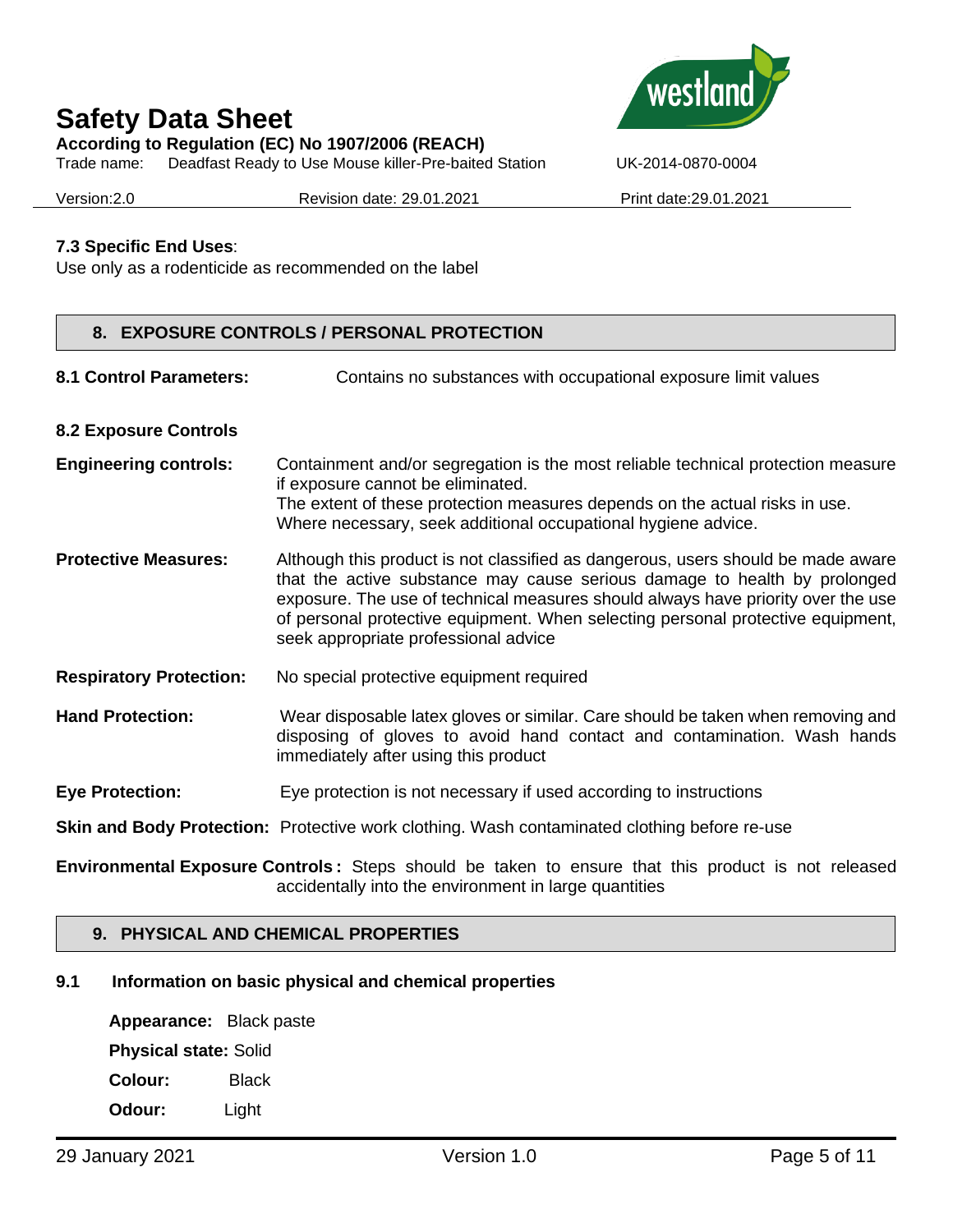**According to Regulation (EC) No 1907/2006 (REACH)**

Trade name: Deadfast Ready to Use Mouse killer-Pre-baited Station UK-2014-0870-0004



Version:2.0 Revision date: 29.01.2021 Print date:29.01.2021

**Odour threshold:** None known

#### **9.2 Other information:**

|                                     | <b>Value</b>   | Concentration  | <b>Method</b>  | <b>Temperature</b> | <b>Pressure</b> | <b>Remark</b>  |
|-------------------------------------|----------------|----------------|----------------|--------------------|-----------------|----------------|
| pH                                  | 6.49           | 1% in water    | $\blacksquare$ | $20^{\circ}$ C     | $\blacksquare$  | $\blacksquare$ |
| <b>Melting point/freezing point</b> |                |                | $\blacksquare$ |                    | $\blacksquare$  |                |
| Initial boiling point/boiling       | $\blacksquare$ | $\blacksquare$ |                |                    | $\blacksquare$  |                |
| range                               |                |                |                |                    |                 |                |
| <b>Flash point</b>                  | $\blacksquare$ | $\blacksquare$ | ۰              | $\blacksquare$     | $\blacksquare$  | $\blacksquare$ |
| <b>Evaporation rate</b>             | $\blacksquare$ | $\blacksquare$ | $\blacksquare$ | $\blacksquare$     | $\blacksquare$  | $\blacksquare$ |
| <b>Flammability (solid, gas)</b>    | $\blacksquare$ | $\blacksquare$ | $\blacksquare$ | $\blacksquare$     | $\blacksquare$  | $\blacksquare$ |
| <b>Upper/lower flammability or</b>  | $\blacksquare$ | $\blacksquare$ | $\blacksquare$ |                    | $\blacksquare$  | $\blacksquare$ |
| explosive limits                    |                |                |                |                    |                 |                |
| <b>Upper explosive limits</b>       | $\blacksquare$ | $\blacksquare$ | $\blacksquare$ | $\blacksquare$     | $\blacksquare$  | $\blacksquare$ |
| <b>Lower explosive limits</b>       | $\blacksquare$ | $\blacksquare$ | $\blacksquare$ |                    | $\blacksquare$  |                |
| Vapour pressure                     | $\blacksquare$ | ۰              | $\blacksquare$ | $\blacksquare$     | $\blacksquare$  | $\blacksquare$ |
| <b>Vapour density</b>               |                | $\blacksquare$ | Ξ.             | $\blacksquare$     | $\blacksquare$  | $\blacksquare$ |
| <b>Relative density</b>             | 1.77           | ۰              | ۰              |                    | $\blacksquare$  | $\blacksquare$ |
| Solubility(ies)                     |                | Ξ.             | Ξ.             | $\blacksquare$     | $\blacksquare$  |                |
| <b>Partition coefficient:</b>       |                |                |                |                    |                 |                |
| n-octanol/water                     |                |                |                |                    |                 |                |
| <b>Auto-ignition temperature</b>    | $\blacksquare$ | $\blacksquare$ | $\blacksquare$ | $\blacksquare$     | $\blacksquare$  | $\blacksquare$ |
| <b>Decomposition temperature</b>    | $\blacksquare$ | $\blacksquare$ | $\blacksquare$ | $\blacksquare$     | $\blacksquare$  | $\blacksquare$ |
| <b>Viscosity</b>                    | $\blacksquare$ | $\blacksquare$ | Ξ.             | $\blacksquare$     | $\blacksquare$  | $\blacksquare$ |
| Viscosity, dynamic                  | $\blacksquare$ | $\blacksquare$ | $\blacksquare$ | $\blacksquare$     | $\blacksquare$  | $\blacksquare$ |
| <b>Viscosity, cinematic</b>         | $\blacksquare$ | $\blacksquare$ | $\blacksquare$ | $\blacksquare$     | $\blacksquare$  | $\blacksquare$ |
| <b>Explosive properties</b>         | $\blacksquare$ | $\blacksquare$ | $\blacksquare$ | $\blacksquare$     | $\blacksquare$  | $\blacksquare$ |
| <b>Oxidising properties</b>         | $\blacksquare$ | $\blacksquare$ |                | $\blacksquare$     | $\blacksquare$  | $\blacksquare$ |

**Physical hazards: N/A**

**Flammable and spray aerosols:** Testing is not required for foam or spray aerosols

**Flammable and oxidising solids:** Testing is not required for flammable or oxidizing solids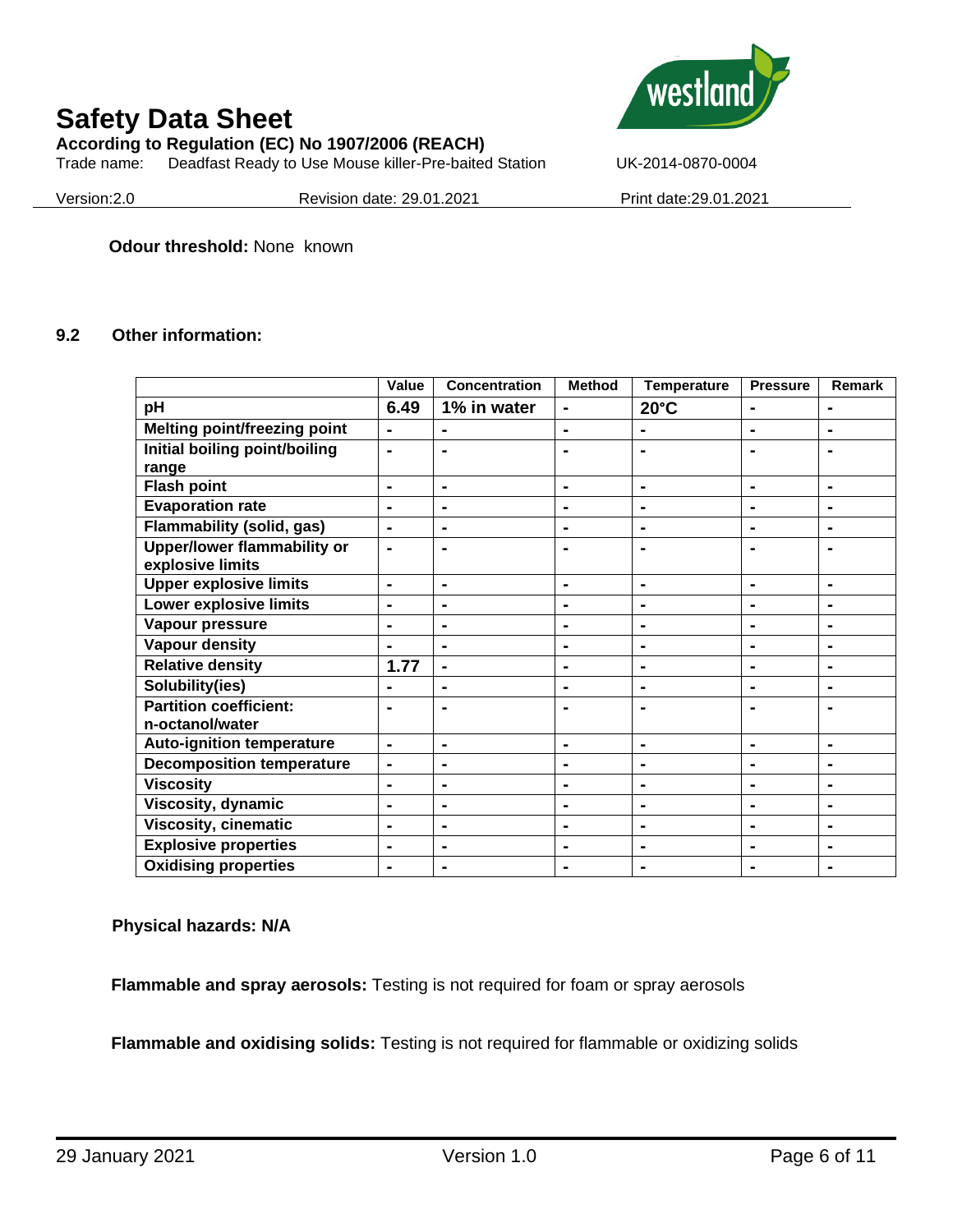**According to Regulation (EC) No 1907/2006 (REACH)** Trade name: Deadfast Ready to Use Mouse killer-Pre-baited Station UK-2014-0870-0004

Version:2.0 Revision date: 29.01.2021 Print date:29.01.2021

#### **10. STABILITY AND REACTIVITY**

**10.1 Reactivity:** Stable under normal conditions of storage, handling and use

- **10.2 Chemical Stability:** Stable under normal conditions of storage, handling and use
- **10.3 Possibility of hazardous reactions**: Hazardous reactions will not occur under normal transport or storage conditions.
- **10.4 Conditions to Avoid**: None known
- **10.5 Incompatible Materials**: None known
- **10.6 Hazardous Decomposition**: Heating or fire can release organic products of combustion

#### **11. TOXICOLOGICAL INFORMATION**

**Toxicokinetics, metabolism and distribution**

- **11.1 Information on toxicological effects**
- **Acute Toxicity:** Oral -LD50 Median lethal dose rat >5,000 mg/kg
- **Skin Corrosion/ Irritation:** Not irritant
- **Eye Damage/ Irritation:** Slight chemosis, totally reversible
- **Respiratory or Skin Sensitization:** Not sensitizing
- **Long Term Toxicity:** N/A
- **STOT- repeated exposure: N/A**

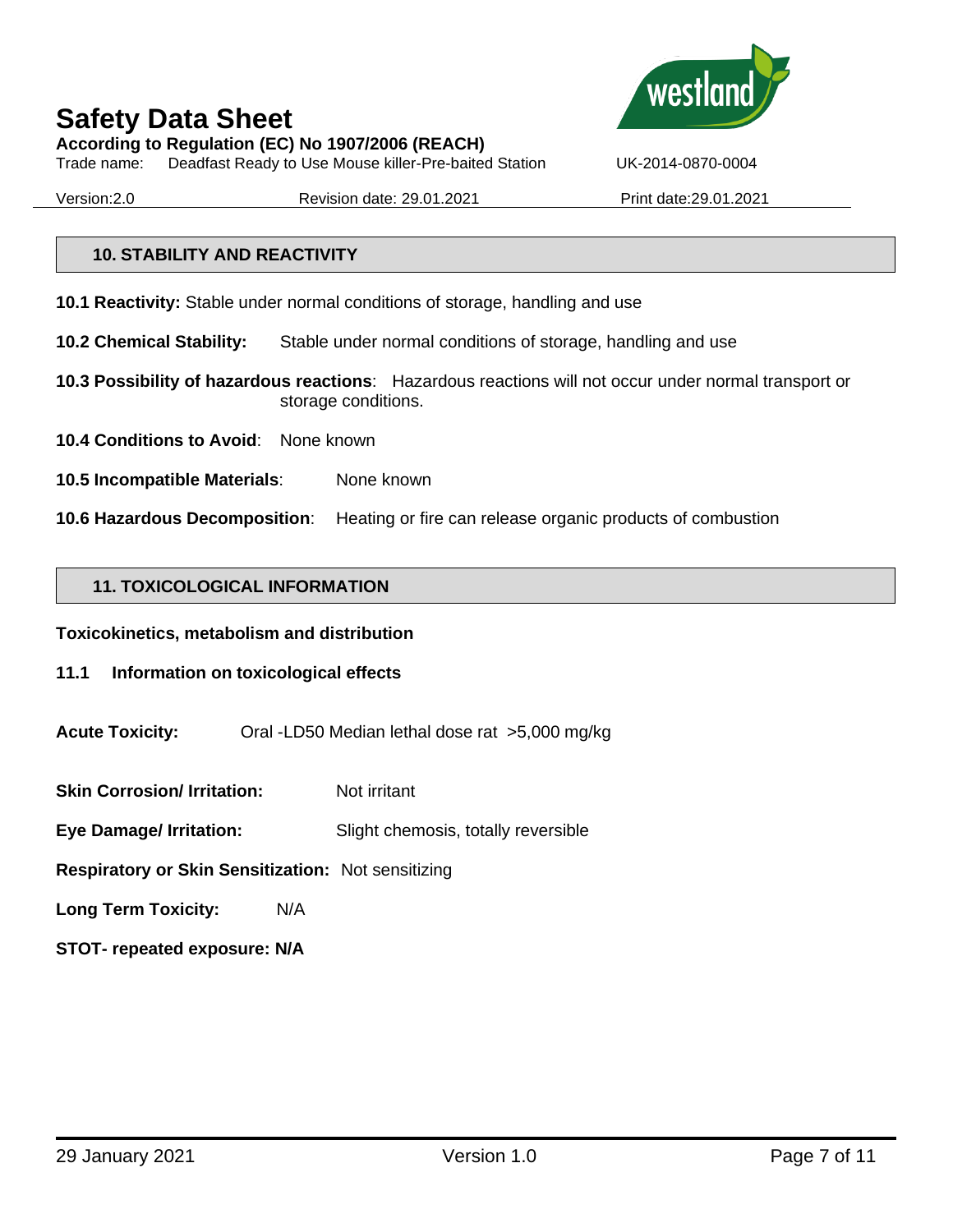**According to Regulation (EC) No 1907/2006 (REACH)**





Version:2.0 Revision date: 29.01.2021 Print date:29.01.2021

#### **12. ECOLOGICAL INFORMATION**

| 12.1 | <b>Toxicity</b>                              |                                                                                                                                                                                                               |
|------|----------------------------------------------|---------------------------------------------------------------------------------------------------------------------------------------------------------------------------------------------------------------|
|      | <b>Aquatic acute Toxicity</b>                | Chlorarose technical grade- CAS: 15879-93-3<br>LC50 Oncorhynchus mykiss (rainbow trout), >2.4 mg/l, 96h<br>EC50 Selastrum Subspicatus (algae) 0.52mg/l, 72h<br>EC50 Daphnia magna (water flea), 0.027mg/l 48h |
| 12.2 |                                              | Persistence and Degradability: N/A                                                                                                                                                                            |
| 12.3 |                                              | <b>Bioaccumulative Potential: N/A</b>                                                                                                                                                                         |
| 12.4 | <b>Mobility in Soil:</b>                     | N/A                                                                                                                                                                                                           |
|      | 12.5 Results of PBT and vPvB Assessment: N/A |                                                                                                                                                                                                               |

**12.6 Other Adverse effects:** None

### **13. DISPOSAL CONSIDERATIONS**

| 13.1                           | <b>Waste Treatment methods</b>                                                                                                                                                                                                                                                                                                                                                                                                                                                                                                                 |
|--------------------------------|------------------------------------------------------------------------------------------------------------------------------------------------------------------------------------------------------------------------------------------------------------------------------------------------------------------------------------------------------------------------------------------------------------------------------------------------------------------------------------------------------------------------------------------------|
| <b>Product:</b>                | Do not contaminate ponds, waterways or ditches with preparation or used<br>container.<br>Do not contaminate food<br>Do not dispose of waste into sewer.<br>If recycling is not practicable, dispose of in compliance with local regulations.<br>Waste product should be stored in designated areas and destroyed by incineration<br>Where possible, recycling is preferred to disposal or incineration Care should be<br>taken to ensure that disposal methods do not expose the preparation to non-target<br>wild or domestic animals or pets |
| <b>Contaminated Packaging:</b> | Empty remaining contents.<br>Completely empty containers can be put in the bin or disposed of in compliance<br>with applicable local regulations.<br>Do not reuse empty containers.                                                                                                                                                                                                                                                                                                                                                            |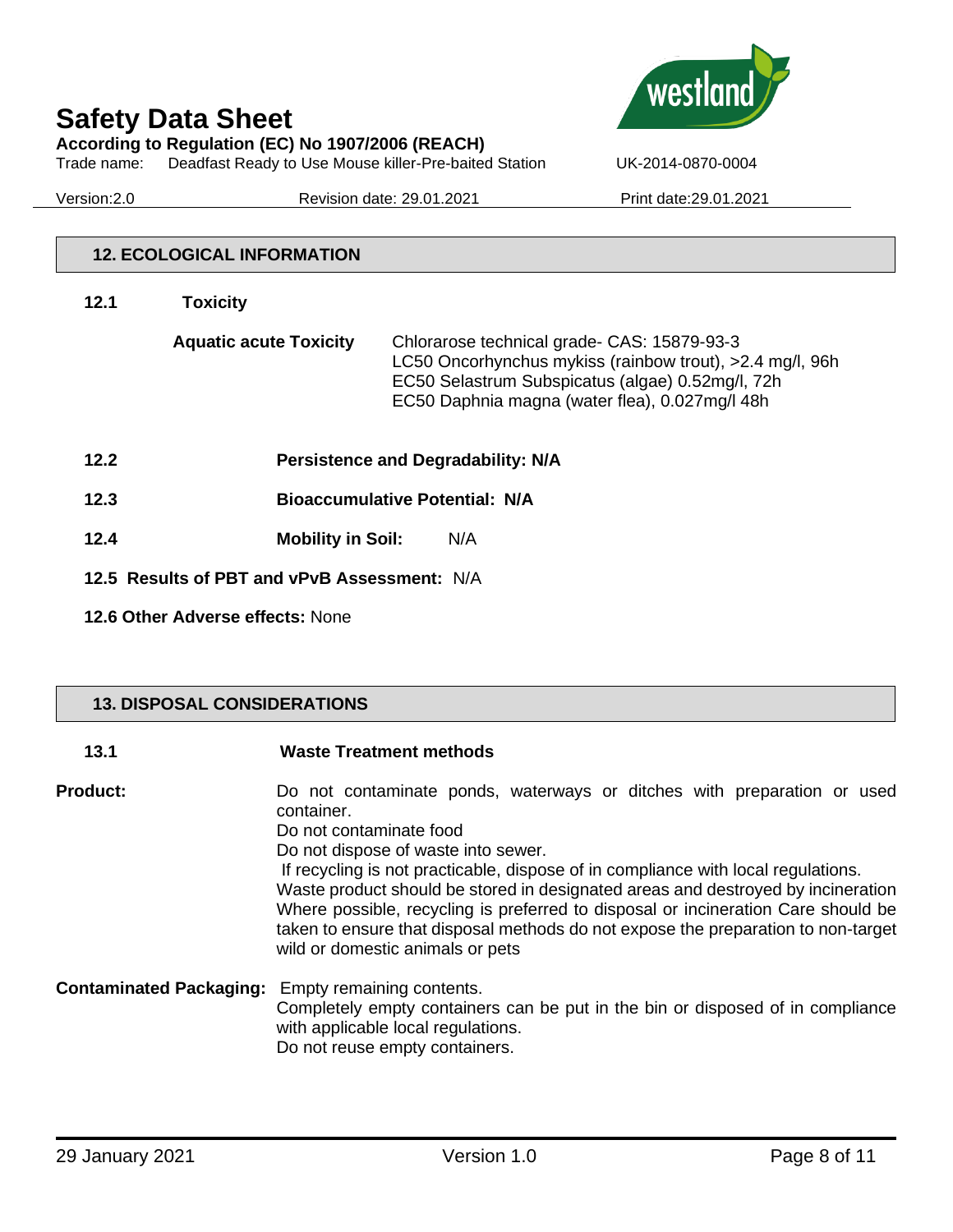**According to Regulation (EC) No 1907/2006 (REACH)**





Version:2.0 Revision date: 29.01.2021 Print date:29.01.2021

### **14. TRANSPORT INFORMATION**

|                           | Land transport  | Inland           | Sea transport   | Air transport    |
|---------------------------|-----------------|------------------|-----------------|------------------|
|                           | (ADR/RID)       | waterway         | (IMDG)          | $(ICAO-TI)$      |
|                           |                 | transport (ADN)  |                 | IATA-DGR)        |
| UN No.<br>14.1            | <b>UN3077</b>   | <b>UN3077</b>    | <b>UN3077</b>   | <b>UN3077</b>    |
| 14.2 UN Proper            | Environmentally | Environmentally  | Environmentally | Environmentally  |
| shipping name             | Hazardous       | <b>Hazardous</b> | Hazardous       | <b>Hazardous</b> |
|                           | substance,      | substance,       | substance,      | substance,       |
|                           | solid NOS       | solid NOS        | solid NOS       | solid NOS        |
|                           | (Chloralose)    | (Chloralose)     | (Chloralose)    | (Chloralose)     |
| 14.3 Transport hazard     | 9               | 9                | 9               | 9                |
| class(es)                 |                 |                  |                 |                  |
| Hazard label(s)           |                 |                  |                 |                  |
| 14.4 Packing group        | $\mathbf{III}$  | $\mathbf{III}$   | Ш               | $\mathbf{III}$   |
| <b>14.5 Environmental</b> |                 |                  |                 |                  |
| hazards                   |                 |                  |                 |                  |

#### **14.6 Special precautions for user:** ADR-Tunnel restriction code: E

### **14.7 Transport in bulk according to Annex II of MARPOL 73/78 and the IBC Code**

**Additional information:** N/A

### **15. REGULATORY INFORMATION**

#### **15.1 Safety, health and environmental regulations/legislation specific for the substance of mixture:**

This mixture is classified and labelled according to the CLP Regulation (EC) No 1272/2008

**Contains:** Chloralose (Technical grade)

15.2 Chemical Safety Assessment: Not available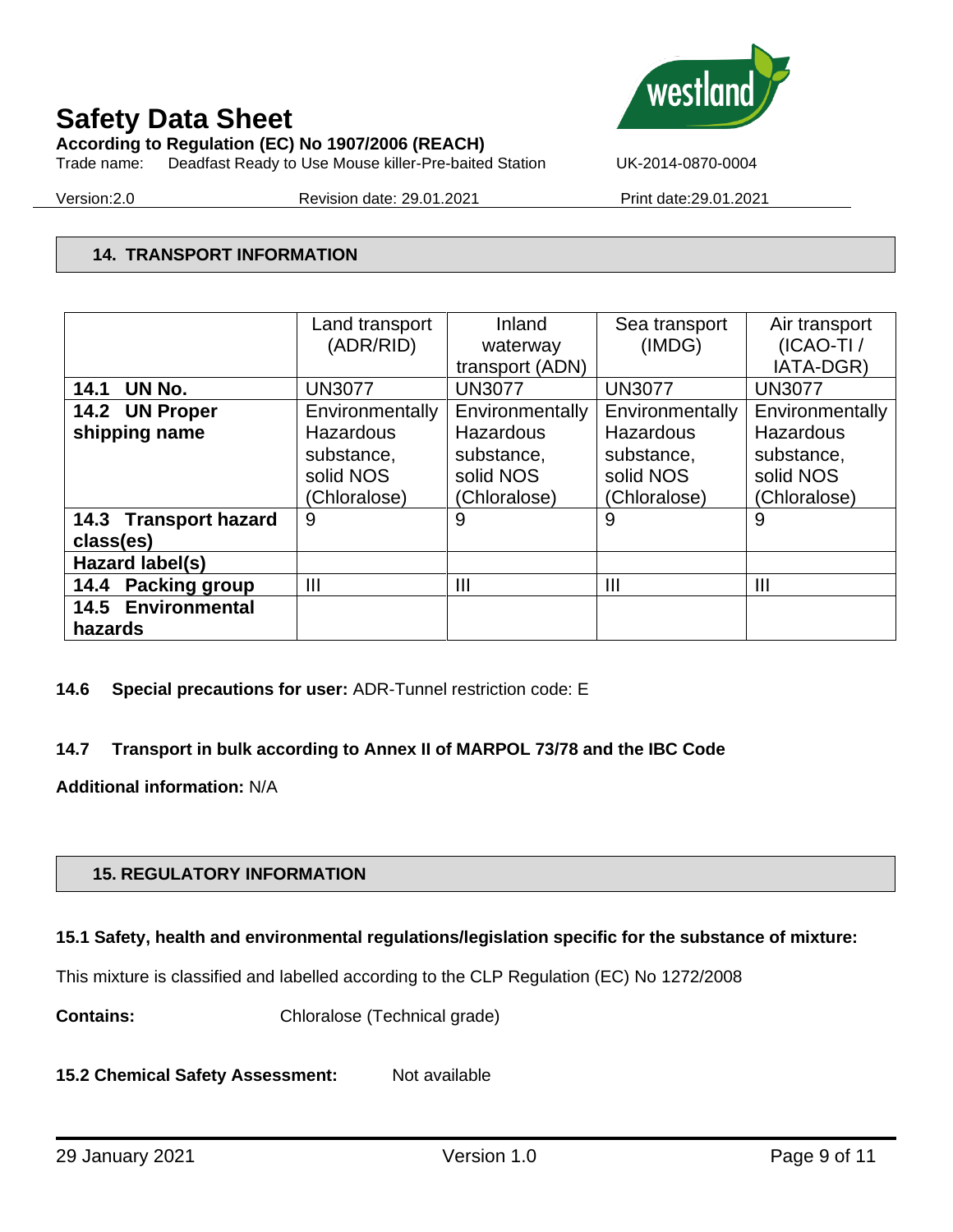# **Safety Data Sheet According to Regulation (EC) No 1907/2006 (REACH)**

Trade name: Deadfast Ready to Use Mouse killer-Pre-baited Station UK-2014-0870-0004

Version:2.0 Revision date: 29.01.2021 Print date:29.01.2021



#### **16. OTHER INFORMATION**

#### **16.1 Indication of changes:** Revised and updated

#### **16.2 Abbreviations and Acronyms**

| ADR.                         | International Carriage of Dangerous Goods by Road                          |
|------------------------------|----------------------------------------------------------------------------|
| CAS No                       | <b>Chemicals Abstract Service Registry Number</b>                          |
| EC No                        | European Community Number for chemicals within EU regulations              |
| <b>IATA-DGR</b>              | Dangerous Goods Regulations by the International Air Transport Association |
| <b>IMDG Code</b>             | International Maritime Dangerous Goods Code                                |
| <b>PBT</b>                   | Persistent, Bioaccumulative and Toxic Properties                           |
| Regulation (EC) No 1272/2008 | Classification, Labelling and Packaging (CLP)                              |
| <b>RID</b>                   | International Transport of Dangerous Goods by Rail                         |
| vPvB                         | Very Persistent and Very Bioaccumulative Properties                        |

#### **16.3 Key literature references and sources for data:** Lodi Group

#### **16.4 Classification for mixtures and used evaluation method according to regulation (EC) 1207/2008 [CLP]:**

**CLP/GHS:** Acute Tox 1; Acute Toxicity, Category 1 **Aquatic Chr 1**; Aquatic Chronic Toxicity, Category 1 **STOT RE 1**, Specific Target Organ Toxicity (Repeated Exposure), Category 1

#### **16.5 Full texts of abbreviated H Statements referred to under Section 3:**

| H <sub>300</sub> | Fatal if swallowed                                              |
|------------------|-----------------------------------------------------------------|
| H <sub>310</sub> | Fatal in contact with skin                                      |
| H <sub>330</sub> | Fatal if inhaled                                                |
| H372             | Causes damages to organs through prolonged or repeated exposure |
| H410             | Very toxic to aquatic life with long lasting effects            |

#### **16.6 Recommended uses and restrictions**: Follow the instructions

#### **16.7 Further information**

Before using this product, ensure that you read and understand its label